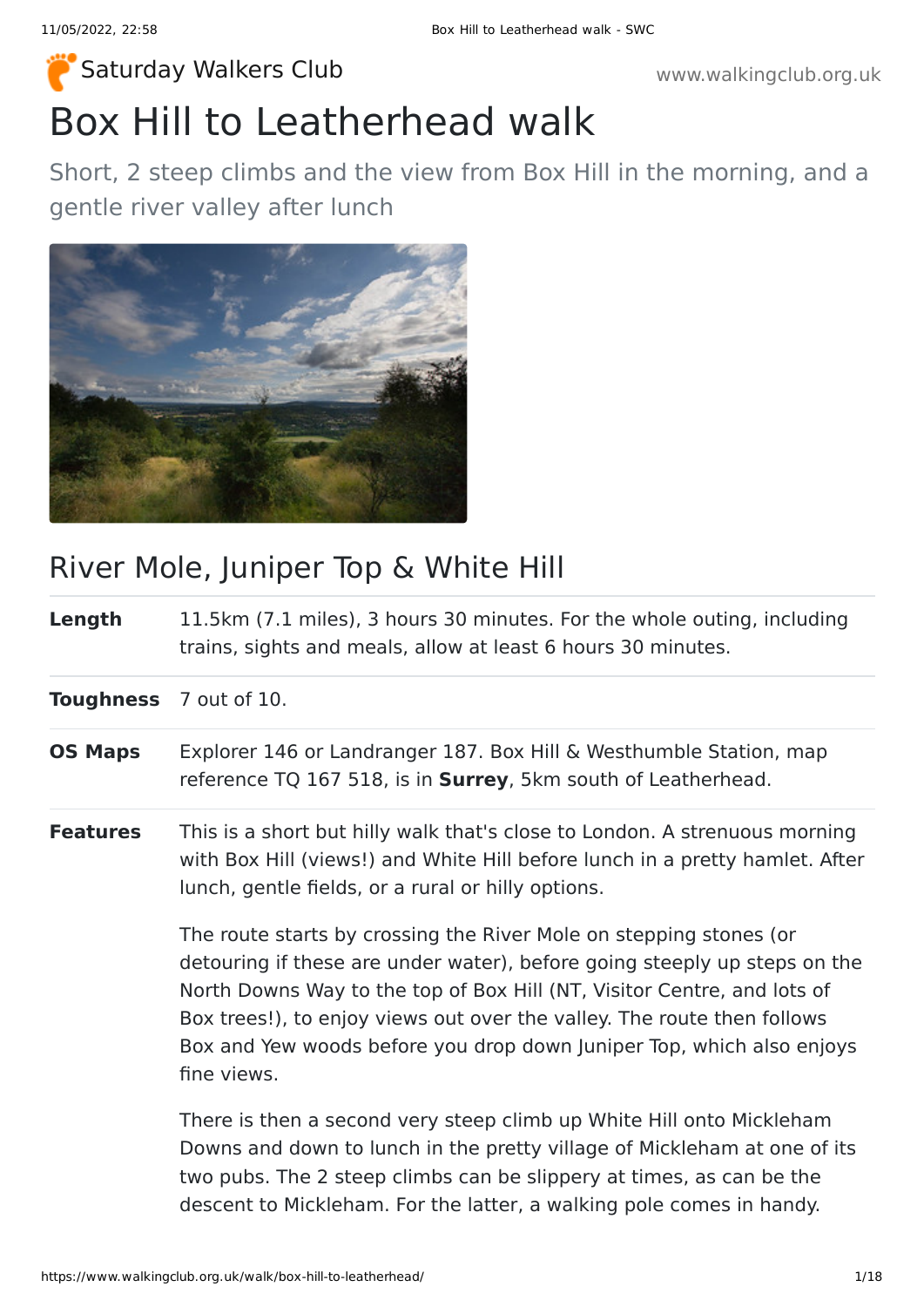After lunch, the route has a very different character. It is flat, along the River Mole valley, through Norbury Park, into the centre of Leatherhead.

For a more rural feel, **there are 2 highly recommended options below.**

#### **Walk Shortening the walk**

**Options** From Mickleham, the lunch stop, TFL bus #465 goes north to Leatherhead and Kingston, or south to Boxhill and Dorking.

#### **Boxhill Circular highly recommended**

After lunch in Mickleham, instead of walking to Leatherhead along a flat valley bottom, following the course of the River Mole, you could loop back to Box Hill station. The Stepping Stones pub is nearby for tea, with the Hill Option taking you to Denbies for tea. Both routes return on the other side of the Mole Valley through Norbury Park.

- The easier route is the Valley Option, which is still very rural, and returns to Box Hill via woods then over fields to the railway station.
- The harder route is the Hill Option which climbs the ridge on the other side of the valley, with fine views down into it, then continues to Denbies for tea.

#### **Leatherhead to Boxhill reversing the walk**

An easy start from Leatherhead, with 2 long climbs, and 2 very steep descents after lunch. There is 'Stepping Stones' pub near Boxill station for tea. Directions are at the end of this document. Obviously, take a train to Leatherhead for this option.

**History Box Hill & Westhumble Station** was built in 1867 in polychrome brick with stone dressings, as part of an agreement with the landowner that it should be 'of an ornamental character'.

> **Box Hill** derives its name from the box trees there; yew trees are also found on its chalky slopes, with beech and oak up on top where the ground is clay and flint. It is 172 metres above sea level, contains Bronze Age burial mounds. Daniel Defoe described scenes of drinking, dancing and debauchery on Box Hill; Jane Austen placed the picnic scene in Emma here; John Keats climbed Box Hill by moonlight whilst composing Endymion; and John Logie Baird conducted his TV experiments from the summit. The area was given to the nation by Leopold Salomons of Norbury Park in 1914 and is now in the care of the National Trust. Box trees used to be in demand for making woodcut blocks and mathematical rulers – boxwood is heavy and does not float in water.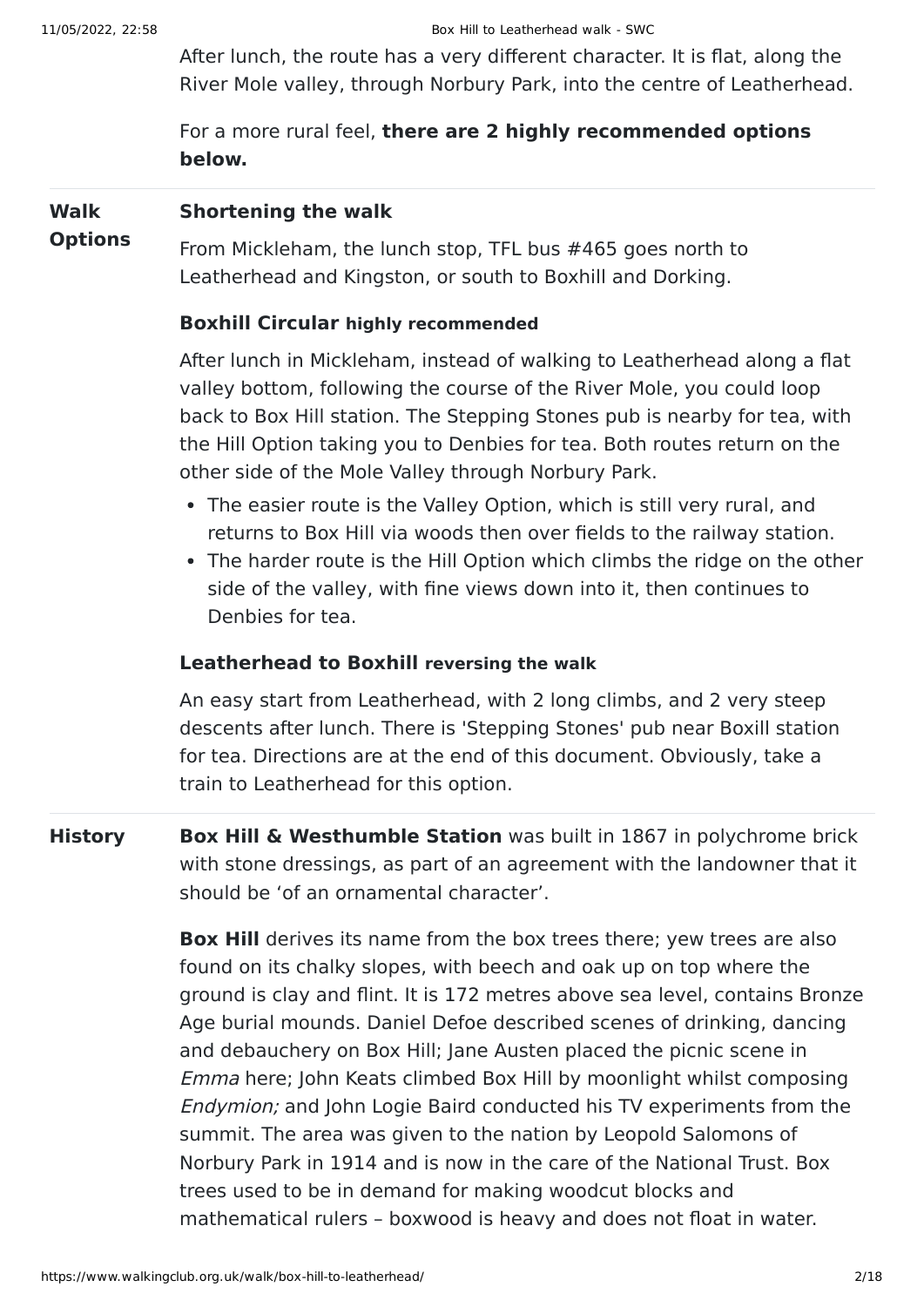**St Michael & All Angels Church**, Mickleham, has Saxon and Norman origins and was renovated by the Victorians. Its chancel is noticeably out of alignment with the nave – 'a weeping chancel, to suggest the head of Christ leaning on the cross'.

The poet and novelist **George Meredith** lived at Flint Cottage in Mickleham.

The **River Mole** is thought to have got its name from a tendency to disappear underground in dry weather near Dorking. It rises near Crawley in Sussex, to join the Thames near Hampton Court.

**Thorncroft Manor** was completed in the 1770s when Capability Brown worked on the gardens, creating a bridge and island on the river. It was used by Canadian troops during World War II.

**Travel** Take the train nearest to **10.00am** from **Victoria** Station to **Box Hill & Westhumble** (Southern Rail's Horsham service) Journey time 53 minutes. Buy a day return to Box Hill & Westhumble. South Western Railway also run an hourly service from **Waterloo** Station to **Box Hill & Westhumble** (Dorking service). Journey time 46 minutes.

> There are six trains an hour (four on Sundays) back from Leatherhead to Victoria or Waterloo. Journey time about 45 minutes. From Box Hill there are usually two trains an hour.

> TFL bus #465 (2 per hour, 1 per hour on Sunday) runs from Kingston (station) - Surbiton (station) - Chessington South (station) - (Zone 6 boundary) - Epsom - Leatherhead (station) - Mickleham (by the church and Running Horses lunch pub) - A24 (Boxhill station turnoff) - A24 (Stepping Stones footpath) - A24 (Denbies) - Dorking (station). You could use it to cut the walk short at the lunch pub. If you have a TFL all zone travelcard, you could use it to save the train fare to Boxhill (well outside zone 6) by taking the bus from Kingston, Surbiton or Chessington South stations which are inside the travelcard area. It accepts Contactless/Oyster.

> By Car: There is limited free parking at Boxhill station. There is a car park and on street parking by the nearby A24 roundabout (RH5 6BX), or its easy to park at Mickleham (lunch pub) and start the walk from there.

**Lunch** For those in need of an early cup of coffee or tea, you can stop at **Denbies Wine Estate** restaurant and visitor centre (tel. 01306-876616) within 1 km of the start of the walk.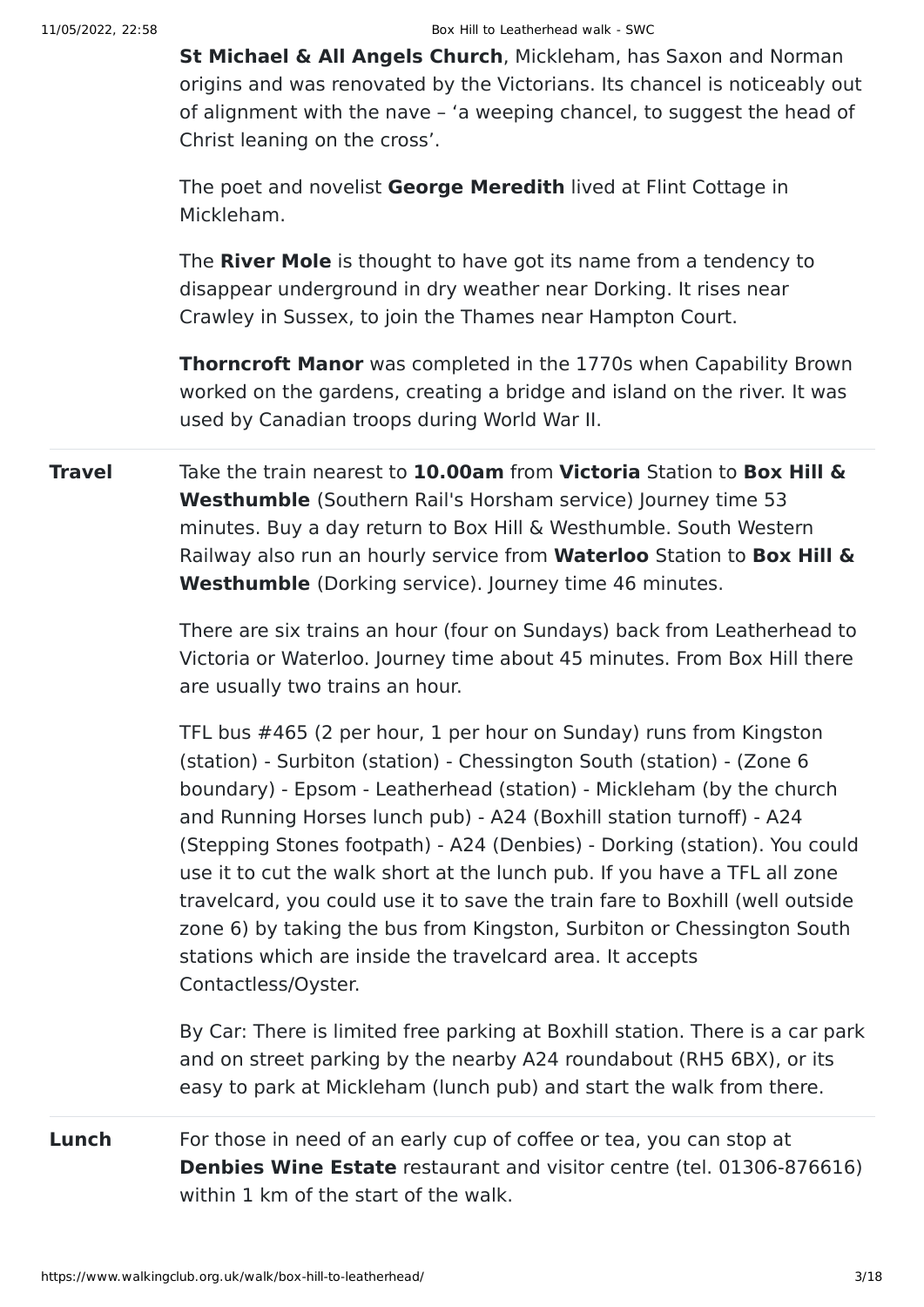For late starters the **Smith and Western bar grill** (tel. 01737-841666), close to the start, at the summit of Box Hill can be used as a lunch stop.

You have a choice of two recommended pubs in Mickleham for your lunch stop and both are very popular, so try to plan your arrival well before 1 pm (unless you have booked ahead).

The first is the **Running Horses** pub (tel. 01372-372279) on Old London Road, opposite the church. The pub serves an excellent choice of main meals and deep-filled sandwiches and has a log fire in winter. The pub's management likes walkers to take off their walking boots, so please comply.

The second pub, the **King William IV** freehouse, (tel.01372-372590), is much smaller, perched on a hill above the A24. It also serves good food and good beer and being small (40 covers inside), is cosy. It has a covered outdoor area for summer dining. Groups of more than six should try the Running Horses first.

**Tea** The Swan Shopping Centre in the centre of Leatherhead has a branch of **Costa Coffee**. There is also a **Starbucks** coffee shop in the High Street. At the top of Bridge Street is **Stories Cafe** . Opposite the lower entrance to the Swan Shopping Centre is **Lucio's** Cafe and Delicatessan.

> There are a number of pubs in Leatherhead, including a Wetherspoons, for those who prefer a stronger drink at walk end.

> If finishing your walk back at Box Hill, you have the choice of the large **Stepping Stones pub** (100m downhill from the station), **Pilgrims Cycles** in the station forecourt, or **Denbies Wine Estate** restaurant.

**Updates** No Major Changes. This edition January 2022.

[Pre 2011 Edition] Use the online version. In the morning, the original route in the pre 2011 editions of the TO Book took you down Juniper Bottom in a valley to White Hill car park. The preferred route now is down Juniper Top, which enjoys lovely open views.

**Help Us!** After the walk, we would love to get your [feedback](https://www.walkingclub.org.uk/walk/box-hill-to-leatherhead/comments.html)

You can upload photos to the **integrat C** [SWC Group on Flickr](http://www.flickr.com/groups/swc) (upload your photos) and videos to  $\blacktriangleright$  Youtube. This walk's tags are:

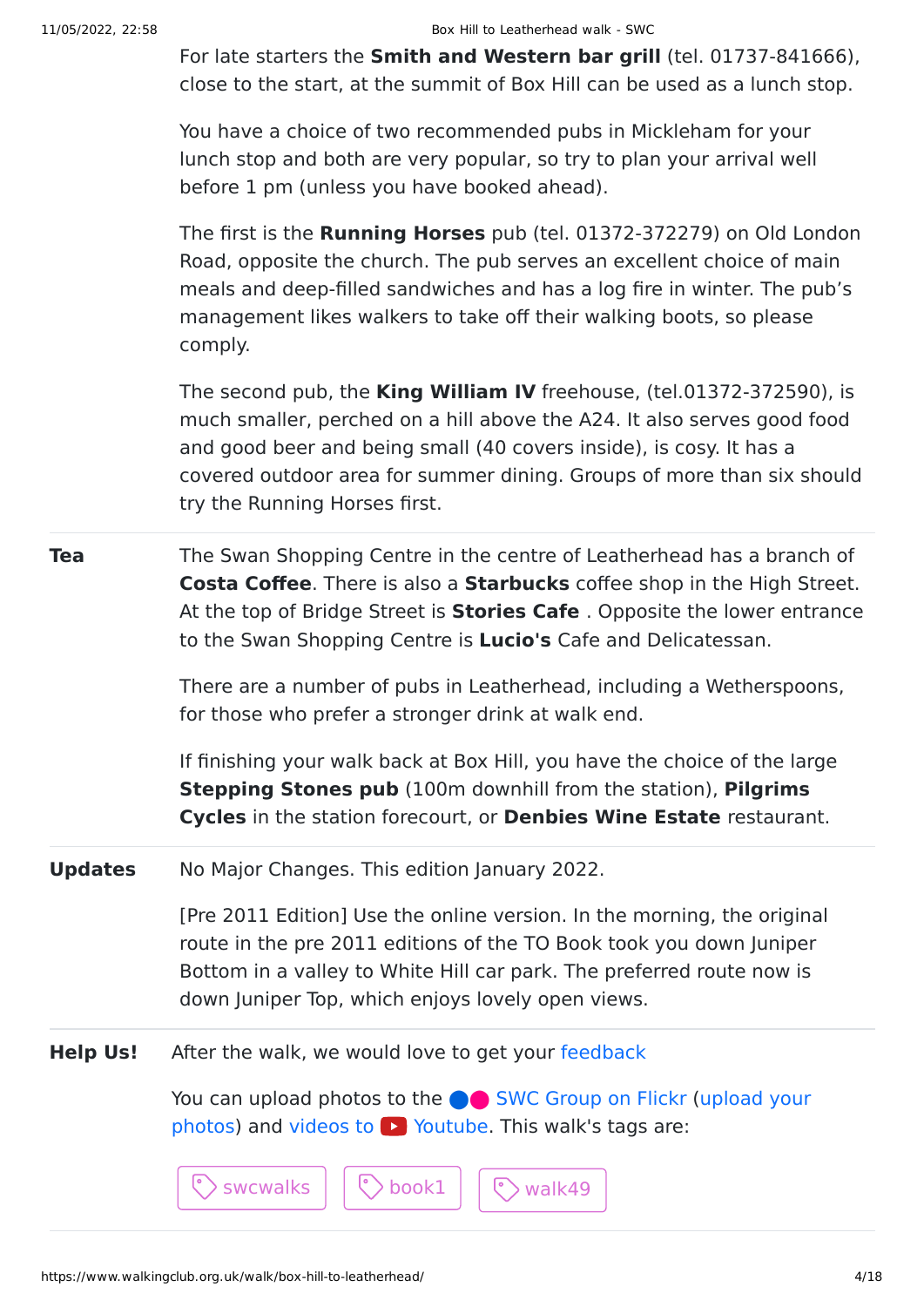| <b>By Car</b>  | <b>Start RH5 6BT FinishKT22 7SQ</b>                                                                                                                                                                       |  |
|----------------|-----------------------------------------------------------------------------------------------------------------------------------------------------------------------------------------------------------|--|
| <b>Help</b>    | National Rail: 03457 48 49 50 • Travelline (bus times): 0871 200 22 33<br>(12p/min) • TFL (London) : 0343 222 1234                                                                                        |  |
| <b>Version</b> | Jan-22 Marcus                                                                                                                                                                                             |  |
| Copyright      | © Saturday Walkers Club. All Rights Reserved. No commercial use. No<br>copying. No derivatives. Free with attribution for one time non-<br>commercial use only. www.walkingclub.org.uk/site/license.shtml |  |

## Walk Directions

### Main walk (Boxhill to Leatherhead)

- 1. **[1]** Coming out of **Box Hill & Westhumble Railweay Station** , turn left up the concrete steps, your direction 345°. In 30 metres turn left over the bridge to cross the railway line, your direction 295°.
- 2. Carry on uphill on this main road, Chapel Lane. In 25 metres you pass an arch gateway on your right-hand side with its plaque dedicated to Fanny Burney, diarist and novelist, and the timber-framed Westhumble Chapel. Carry on up the road and in a further 30 metres you *fork left* by Chaucer Cottage on a tarmac path which runs parallel to the road at its right-hand side.
- 3. In 115 metres you rejoin the main road, passing Pilgrims Way on your left-hand side. **[!]** In a further 25 metres take a signposted although somewhat concealed public footpath *left*, between fences, gently downhill, your direction 220°.
- 4. In 165 metres cross a tarmac lane by a house called Kearsney, to carry straight on, now on a narrow path between a hedge and fence.
- 5. In 200 metres go through a wooden kissing gate and straight on, across a field. In 45 metres go through another wooden kissing gate. In 15 metres, by a four-armed footpath sign **[2]**, with a large vineyard ahead of you, turn left on a car-wide way, signposted **North Downs Way** .
- 6. For elevenses at **Denbies**, instead of turning left, cross over this path and in 15 metres go through a wooden swing gate to keep ahead along a path between vines, your direction 170°. In 280 metres, where this path meets a main access road, turn left to Denbies Visitor Centre and restaurant. After elevenses retrace your steps to the junction with the North Downs Way.
- 7. Continue on the North Downs Way, gently downhill, ignoring paths off. In 300 metres go through a wooden swing gate to the left of a wooden farm gate. The track is now a tarmac lane. In 65 metres go under the railway bridge. In 150 metres go through a gated entrance (or if closed, go through the high metal gate to the right of the main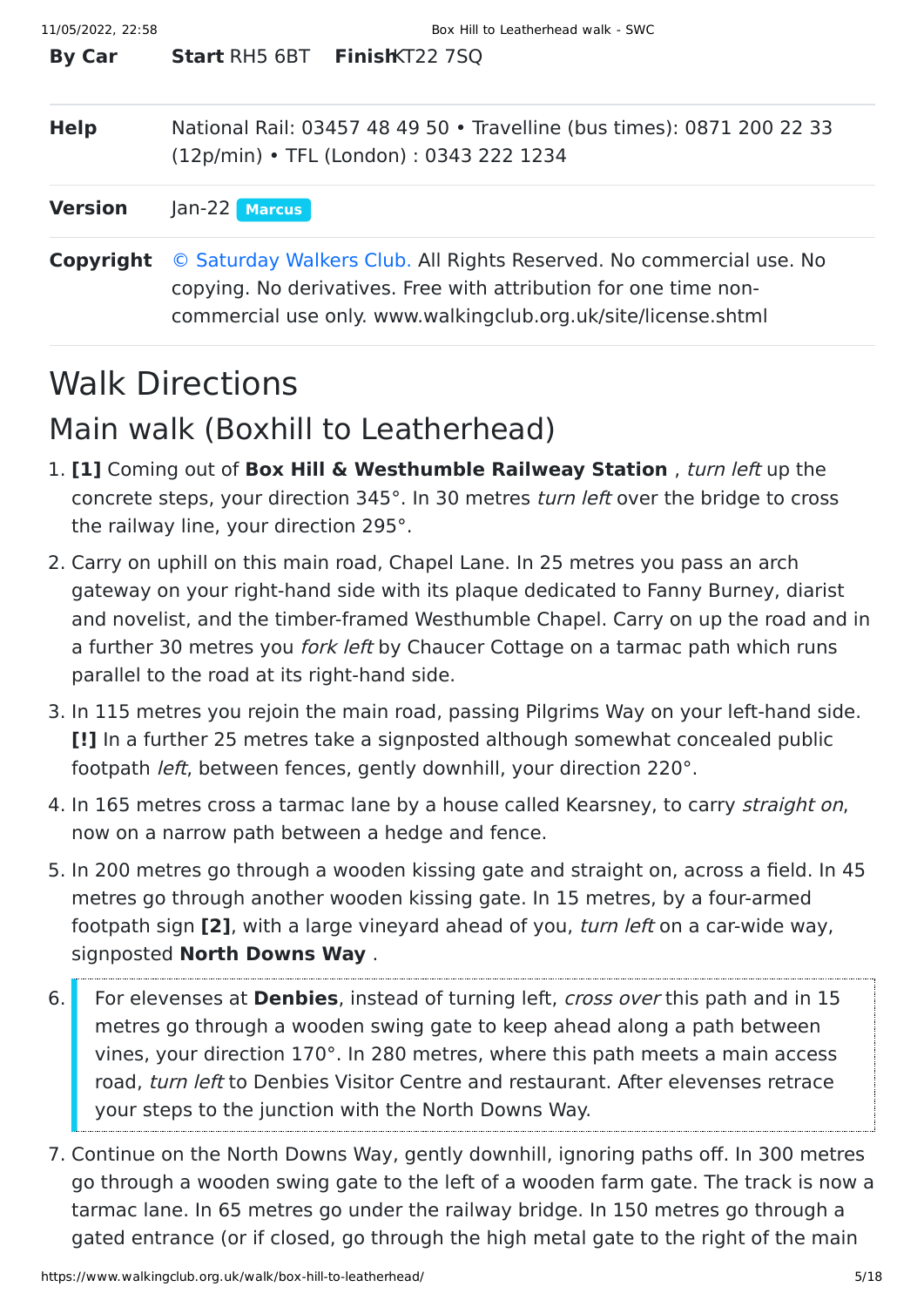gates). In a further 15 metres cross – with care – both two-lane carriageways and the central reservation of the busy A24 road, slightly to the left, to pick up the continuation of the North Downs Way straight on, by a National Trust sign for Box Hill and Stepping Stones, down into a car park area. At the other end of the car park, you fork right by a low concrete marker, towards 'Stepping Stones', to pass through low wooden traffic blocking posts, your direction 115°.

- 8. Carry on, straight down. In 100 metres go over the **River Mole** on seventeen **Stepping Stones** . Carry straight on the other side of the river, on the main path, your direction 120°. (But if the river is running high, and there is a danger of its flooding and covering the stepping stones, retrace your steps to the car park. Here take the left-hand fork, following the direction of a low concrete marker towards 'footbridge', to the immediate right of an Information Panel on the Stepping Stones. Having crossed the bridge, keep ahead on a clear path which joins up with the path coming in from the right 120 metres beyond the stepping stones (now on the eastern side of the River Mole).
- 9. If you crossed the stepping stones, in 120 metres you ignore the fork on your left (the route from the bridge crossing). In a further 60 metres you start *going up steps* following the North Downs Way acorn signs on footpath posts and keep on following the main path. In 70 metres - your way having swung to the left - ignore the path ahead and take the long flight of steps to the *left*, steeply uphill, your direction 50°.
- 10. Follow the acorn signs as you continue steeply up another five flights of steps. At a Tjunction, near the top of the hill, *turn right* through a wooden swing gate (usually locked open), and keep ahead, your direction 120 degrees, with a fine view over Dorking and the Mole Valley below and to your right.
- 11. Keep on the main path along the ridge, gently uphill, ignoring ways off. There are several bench seats on your left for those in need of a rest after the energy expended on the steep climb up Box Hill - and to enjoy the view. In 225 metres you come to the **stone memorial** and lookout point **[3]** to **Leopold Salomons** of Norbury Park, who gave Box Hill to the nation in 1914. There is a trig station pillar just below the lookout which has fine views over Gatwick, Leith Hill and Hindhead.
- 12. 65 metres past this lookout point **[!]** you have a choice of onward route: the original TO Book Woodland Route, and the Hillside Contour Route.
- 13. **The Hillside Contour Route** Do not turn left here but stay on the path. You soon come out into the open, with fine panoramic views over to your right. The path hugs the contour of the hill. In some 300 metres you enter woodland, where you keep ahead on a clear path. The path then drops down to the earth car road described in the TO Book Woodland Route. Turn left on this earth road and head uphill. In some 100 metres or so the Woodland Route joins from the left. Both routes continue as below.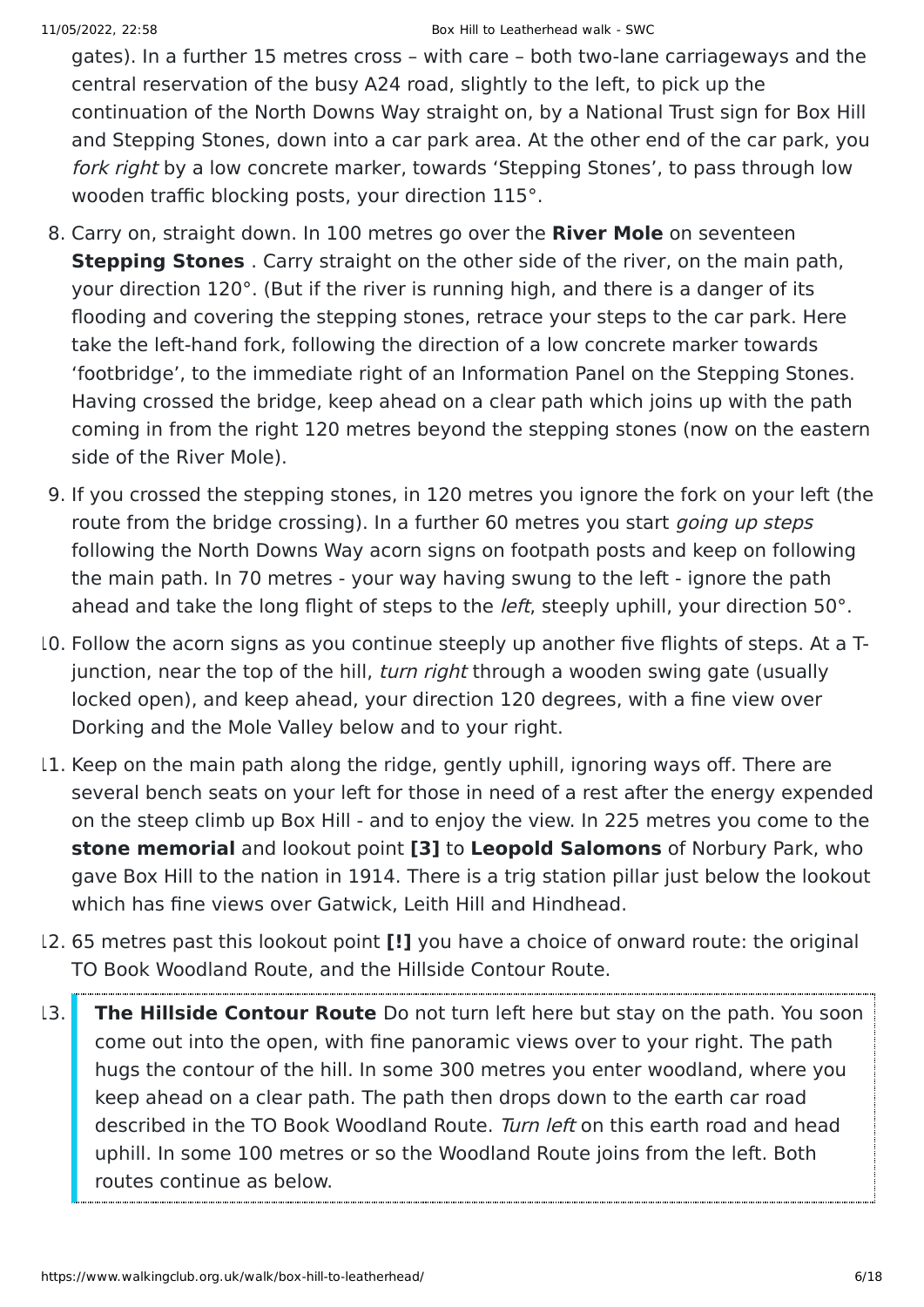- 14. **The TO Book Woodland Route** fork left uphill by a multi-branch oak tree on your right-hand side, to follow the direction of a one-armed footpath sign on a bearing of 35°.
- 15. In 110 metres *bear right* with the path (there is a car park and a road on your lefthand side). Keep *straight on*, ignoring all ways off, following North Downs Way acorn posts.
- 16. In 225 metres go through a wooden swing gate. In 110 metres go through another. Keep ahead as the path winds through woodland, ignoring ways off, following acorn signs. **[!]** In 230 metres turn right by a footpath post with acorn sign, your direction 150°, to go down four steps and up five steps on the other side. In 30 metres go down four steps to an earth car road crossing your path. **The Hillside Contour Route** joins from the right.
- 17. **Both Routes Continue** : Turn left uphill, your direction 70°.
- 18. In 40 metres this brings you up to the **Smith and Western** bar and grill **[4]**, a possible elevenses or early lunch stop. Walk through its car park and turn left onto a road. In 20 metres *turn right* at a signpost bridleway, your direction 325°, into **Ashurst Rough** (so marked on the OS map).
- 19. Ignore all ways off and keep on the main path, initially to the edge of the wood then through the wood, gently downhill. In 400 metres cross a car-wide earth road and in a further 15 metres you come to a four-way path junction.
- 20. The new, preferred route, detailed below, heads to **Juniper Top** . The original TO Book route took you down **Juniper Bottom** as follows: go straight on at the path junction, and keep ahead, downhill, on an initial bearing of 320°, through **Happy Valley** - mossy woods and lichen-covered trees. You descend Juniper Bottom, ignoring all ways of, and after 1.4 km you pass a gate on your right-hand side. Keep ahead, in 45 metres coming to the start of White Hill car park. Walk through it to Headly Road. Continue from point **[5]** below.
- 21. At this path junction *turn right*, your direction 20°, in 30 metres joining a path from your right by a footpath post. Keep ahead, now on a gravel and earth road, gently downhill, through woodland, and ignore all ways off.
- 22. In 800 metres go through a wooden swing gate to the right of a wooden field gate and come out onto **Juniper Top**. Keep ahead through light scrub and in 100 metres bear left on a broad, grassy way, your bearing 300°.
- 23. Descend Juniper Top, enjoying fine views ahead. In some 500 metres the grassy path narrows to an earth and stony path and in a further 100 metres go through a wooden swing gate to the left of a wooden field gate, with a three-way footpath sign to your right. Turn right to join a track, your bearing 330°, to pass in 30 metres a Box Hill Notice Board. In a further 15 metres go through White Hill car park to cross the Headley Road **[5]**.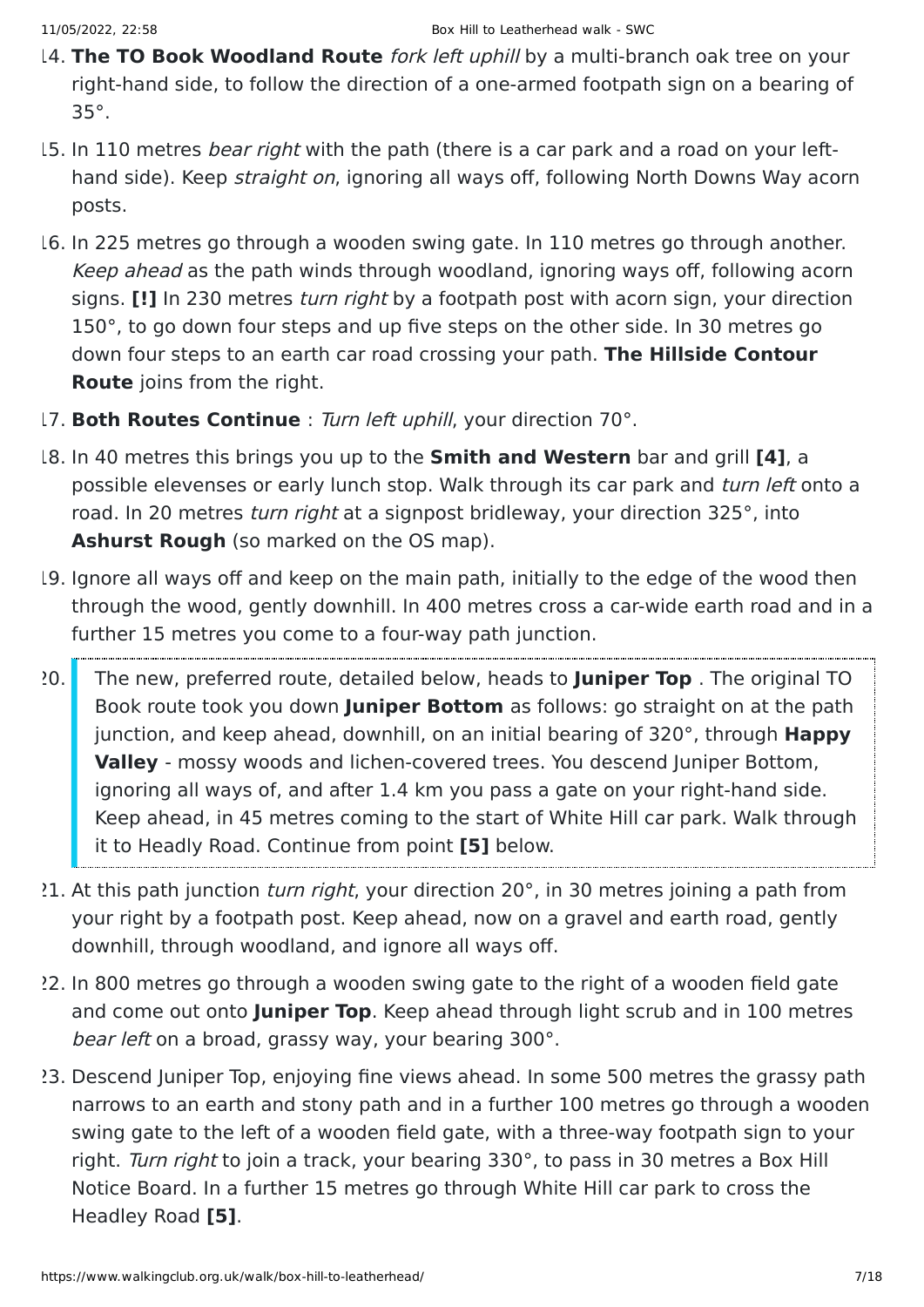- 24. Follow the public footpath sign directly ahead on the other side of the road to climb steeply up the steps of **White Hill** (so marked on the OS map).
- 25. Beyond these steep steps, continue ahead, still steeply uphill, and then in 60 metres the path bears right and becomes less steep. In 150 metres, the path forks, with a bench to your left and a footpath post on your right with a "Box Hill Hike" disc. Here **[!]** take the left fork (almost directly ahead) on a bearing of 45°, through woods. In 30 metres, with the remains of a metal fence post on your right, *bear left*, gently uphill. In 25 metres, by the remains of a fence's metal corner post on your left, and with a footpath post with a "Box Hill Hike" disc on your right, keep ahead. In a further 15 metres, at a path T-junction, *turn left*, your direction 330° onto a path which soon heads steadily downhill through light woodland.
- 26. In 200 metres you come to a car-wide bridleway crossing **[6]** with two footpath posts with marker discs directly ahead of you.
- 27. Your way ahead depends on which pub in Mickleham you target for lunch.
- 28. **To go direct to the King William IV pub** (by-passing Mickleham village and St Michael's church): Turn right at the car-wide bridleway, your direction 20°, gently uphill on a chalky track, passing on your right a National Trust Mickleham Downs sign. In 100 metres a path joins from your left-hand side. In a further 130 metres, at a path crossing **[!]** take an indistinct path on your left downhill, your direction 300°. In 65 metres, the path swings left and a path joins from the right. The path descends more steeply now and in 200 metres it narrows and starts to descend steeply through brush. In a further 150 metres cross a main path junction and keeping ahead, descend steps, in 80 metres coming to the entrance to the **King William IV pub** on the hillside on your left-hand side. After lunch, turn left down steps to the un-made up road, Byttom Hill. Turn left, downhill, to the A24 road, where you turn left for 200 metres, to cross the A24 and re-join the route below.
- 29. **To go to the Running Horses pub and St Michael's Church** : At the car-wide bridleway crossing **[6]** cross over, to continue straight on, downhill, in the direction of the Box Hill Hike disc, due west. The path becomes steeper as you descend through woodland. In 150 metres go betweeen footpath posts and take the *left-hand fork* in the path, downhill, your direction 250°, now close to the lefthand edge of the wood. In 170 metres you pass a tennis court on your right-hand side. In 80 metres cross a stile to join a gravel driveway towards the church. In a further 120 metres you enter the churchyard and in 40 metres, at the other side of the churchyard, you turn left towards the front door of **St Michael & All Angels Church**. Opposite the church is the **Running Horses** pub, one of your lunch stop options. What used to be a convenience store to the left of the pub (for picnic provisions) is unfortunately no more. Coming out of the pub after lunch, turn left onto the Old London Road, which you follow down, passing Box Hill School on your left-hand side, to come out to the A24 road.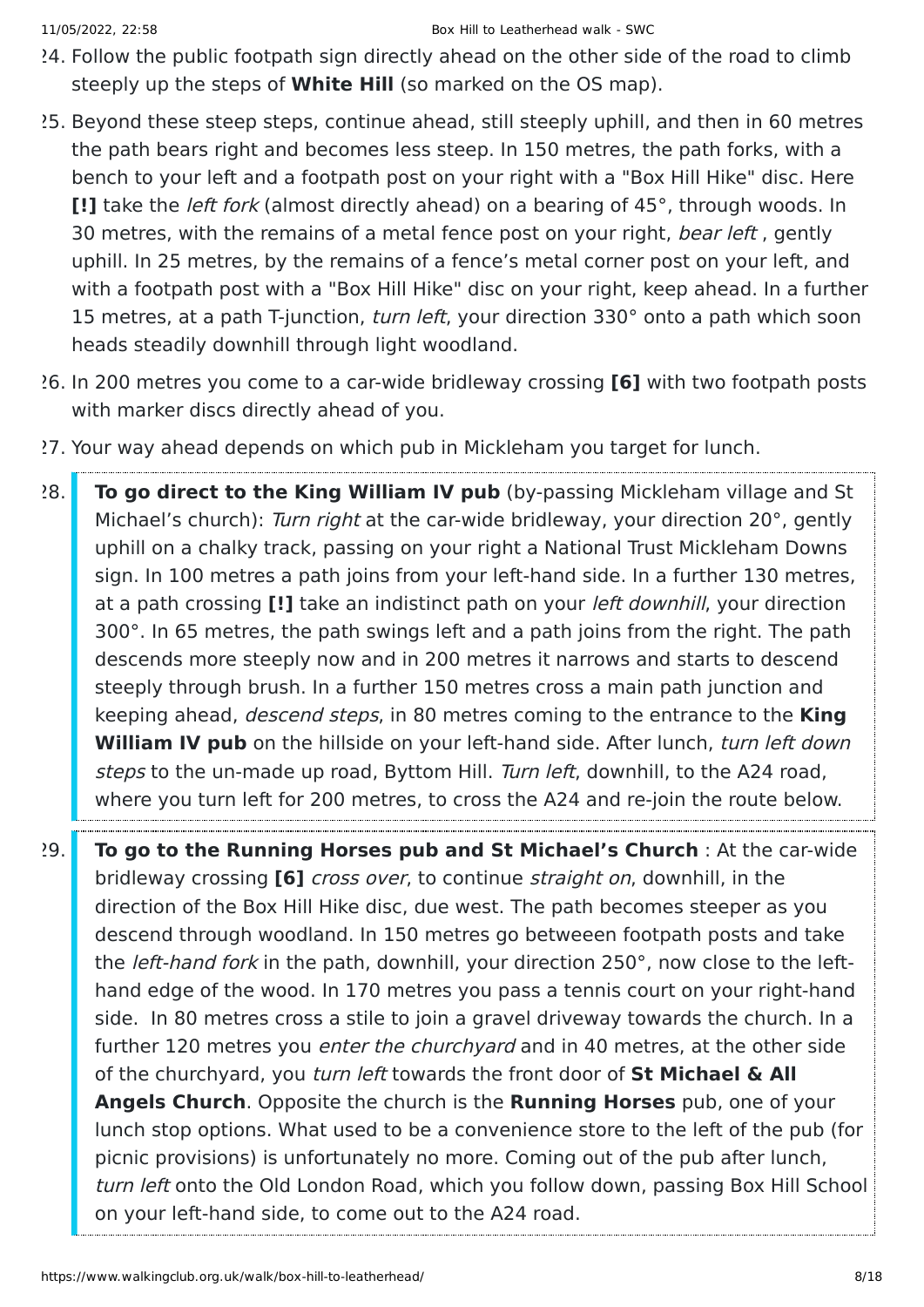#### 30. **Both routes continue**

- 31. Cross both carriageways and the central reservation with care, slightly left, to pick up a tarmac lane bridleway ahead. **[!]** (Note: an alternative route to the King William IV pub is to *turn right* down the A24 for 200 metres, to turn right up Byttom Hill to the pub on your right-hand side.)
- 32. Having crossed the A24 onto the tarmac lane mmediately cross the **River Mole** on a humpback bridge, your direction 345°, into **Norbury Park [6A]**.
- 33. Here you have a choice. Either continue with the main walk to Leatherhead, or take one of the two recommended **Boxhill Circular Walk Options via Norbury Park** - as described below after the main walk directions.

#### 34. **The main walk to Leatherhead**

- 35. Keep ahead on the tarmac lane and ignore all ways off. In 400 metres you pass Norbury Park Farm on your right-hand side. In a further 50 metres *fork left*, your direction 300°, on an earth farm road.
- 36. In 40 metres go through a wooden kissing gate to the left of a metal fieldgate and continue straight on. You pass stables on your left and some 215 metres from the last gate you have the River Mole on your right-hand side before it swings to the right. You will more or less follow the river all the way to Leatherhead. In more detail: The original TO Book route has you dropping down over grass **[7]** to walk beside the river before rejoining the farm road, but the simpler route is to stay on the farm road as it heads gently uphill.
- 37. In some 180 metres, at the top of the farm road, with a cottage to your left, and a metal fieldgate ahead of you, with woodland behind, turn right onto a continuation of the farm road, gently uphill, your direction now due north.
- 38. In 240 metres go through a wooden kissing gate to the right of a metal fieldgate (or go through the fieldgate when propped open) to continue on the farm road. The River Mole is down below you, some 40 metres to your right.
- 39. In 85 metres, at the top of the incline, leave the woodland to your left and keep ahead along the right-hand edge of a grassy field , with treeline on your right and the river below you, your direction 15°. The railway line is some 75 metres over to your left. In 400 metres you exit this large field by a metal kissing gate, onto a path Tjunction. Turn right, with the river on your right-hand side.
- 40. In 30 metres you pass a **River Mole Local Nature Reserve Notice Board**, with a grassy picnic area with benches behind it and to its left. In 100 metres go under the concrete bridge carrying the A246 **[8]**.
- 41. In 95 metres ignore a path to the left. In a further 45 metres, go through a wooden kissing gate with a metal barrier on its right and with what appears to be an abandoned vineyard on your left-hand side. In 20 metres bear right with the path and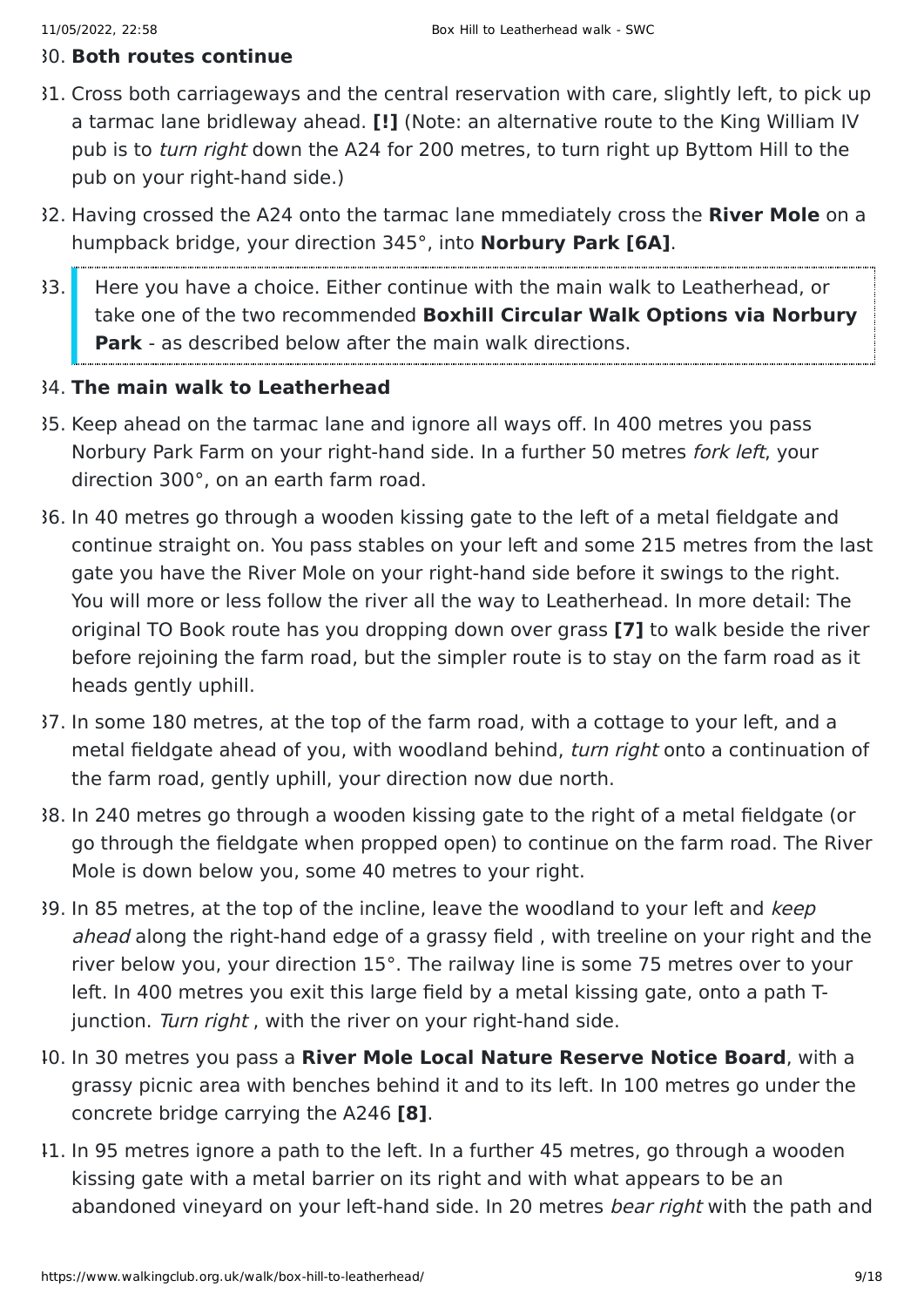in 30 metres you pass a metal bridge carrying pipes. Keep ahead on this path as it swings to the left, with a post and wire fence on your left and the river to your right.

- 42. In 320 metres, go through a metal kissing gate (with a metal barrier to its left-hand side). In 20 metres you come to an earth car road and by a four-armed footpath sign, you turn right on the road (now surfaced) signposted Gimcrack Hill, your direction 65°. In 175 metres you pass the entrance to **Thorncroft Manor** on your left and you are back alongside the River Mole.
- 43. In 100 metres, 5 metres before a bridge over the river, by a three-armed footpath sign, and a 10 MPH sign, *turn left* signposted Town Bridge, through a wooden barrier and onto a stony and gravel path, alongside the River Mole on your right-hand side.
- 44. In 20 metres you pass another River Mole Local Nature Reserve Notice Board and in 400 metres, another one. In 120 metres the path comes up to a road where you turn right to cross over the red brick **Town Bridge** , with its fourteen arches, your direction 60°. Go over a mini-roundabout and carry straight on up Bridge Street, passing the Running Horse pub on your left as you head into the centre of **Leatherhead**. At the top of Bridge Street you pass **Stories Cafe** on your right, a possible tea stop. Keep ahead (slightly right) into the pedestrianised High Street and in 45 metres *turn left* through the lower (main) entrance to the Swan Shopping Centre. Opposite this entrance on your right-hand side is **Lucio's** Cafe and Delicatessan. In 80 metres through the Centre you come to **Costa Coffee**, another possible tea stop, on your right-hand side (**Starbucks** is further up the High Street and nearer the upper entrance to the shopping centre).
- 45. Coming out of Costa Coffee, exit the shopping centre northwards through the alleyway, keeping Sainsbury's on your right-hand side. Just before the exit there are public WCs on your right-hand side. Leave the Centre by going up steps on to the main road (the A245).
- 46. Cross this A road, slightly to the left, to pick up a narrow tarmac lane (Middle Road) and go straight on upwards between houses, your direction 330° (with house No. 4 immediately on your right-hand side).
- 17. In 100 metres you come to a tarmac road T-junction where you go left, your direction 230°. In 70 metres, at the far end of the car park, *turn right*, your direction 300°, with a large building just ahead of you. In 15 metres you come to a public garden (**King George V Memorial Gardens**) where you take the right fork, a tarmac path, downhill. The path soon swings to the left, past a bench.
- 48. In 65 metres take the second fork right ( a path T-junction) your direction 25°, now parallel with the main road below, and still within the public garden.
- 49. In 80 metres exit the public garden through brick piers and down four steps, to come down to the main road, at a major road junction, which you cross with care to go straight on, your direction 290°, on Randalls Road.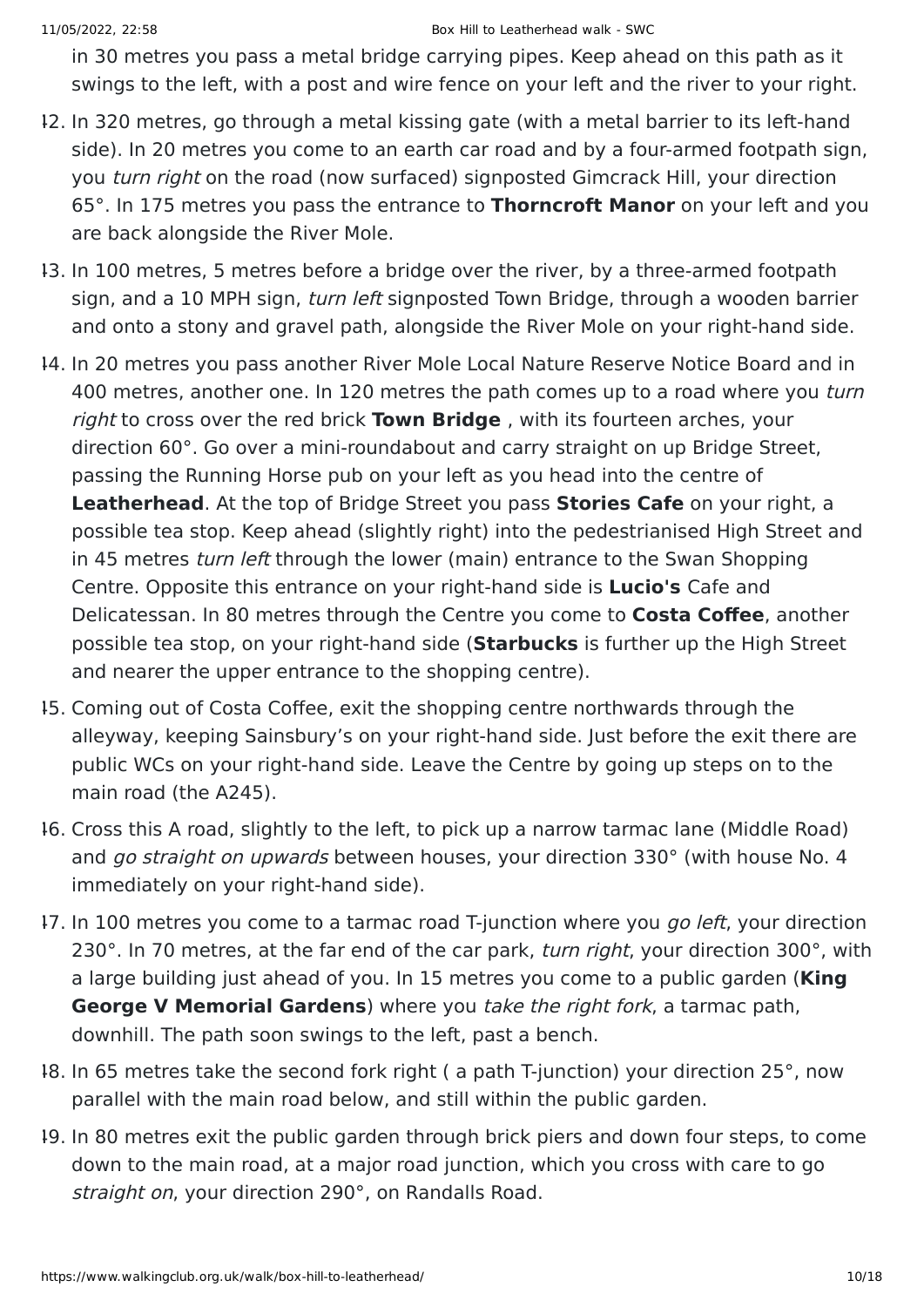50. In 120 metres, just before a railway bridge, turn right to go to **Leatherhead Railway Station**, your direction 15°. After a further 70 metres, go under the railway lines to reach platform 1 for trains to London (which go back to Victoria or Waterloo).

### Boxhill Circular via Mickleham and Norbury Park Options

Instead of continuing north along the flat valley bottom and farmland to Leatherhead, these two attractive routes takes you back to Box Hill. One goes along the flat valley bottom along the edge of a wood before following fields parallel to the railway line and river, to come out at Box Hill & Westhumble Railway Station. About 200m past the railway station, and gently downhill, to its left, is the Stepping Stones pub, a post walk refreshment stop. The other route climbs up the ridge on the other side of the valley which has a lovely view of the valley below, before continuing on an attractive route to Debies for tea, before heading back to Box Hill & Westhumble Railway Station.

- 1. After lunch, continue as above, and cross the A24 and then the River Mole, to point **[6A]**.
- 2. In 50 metres, turn left onto a bridleway.
- 3. In 100 metres the path enters a wood; you come to a signpost, with a path off to your left. Here you have a choice.

### **The Valley Option**

- 1. Fork left through wooden barriers.
- 2. In 400 metres the path crosses the railway and in another 400 metres a path merges from the right. Keep on the main path, ignoring a signpost 'Westhumble 1¼' and other ways off.
- 3. In 1km, fork left downhill (where the right fork goes uphill).
- 4. In 400 metres the path leaves the wood; continue along the right-hand field edge. In 600 metres a footpath merges from the left.
- 5. Continue up to a road. Turn left, cross the railway bridge. The station entrance is on your right.
- 6. For the pub, continue straight on for 200 metres down this road.

### **The Hill Option to Denbies**

- 1. Continue straight on uphill, eventually passing a mobile phone mast to reach a signpost by a wooden fence near the top of the hill.
- 2. Detour left to a pretty viewpoint indicated by the signpost, "To Centeneray Copse and Viewpoint", a small terrace with a wooden bench 100 metres away, then return to this point.
- 3. After the viewpoint, continue alongside a fence surrounding the grounds of Norbury Park House. In 60 metres you pass a security gate into the grounds and the bridleway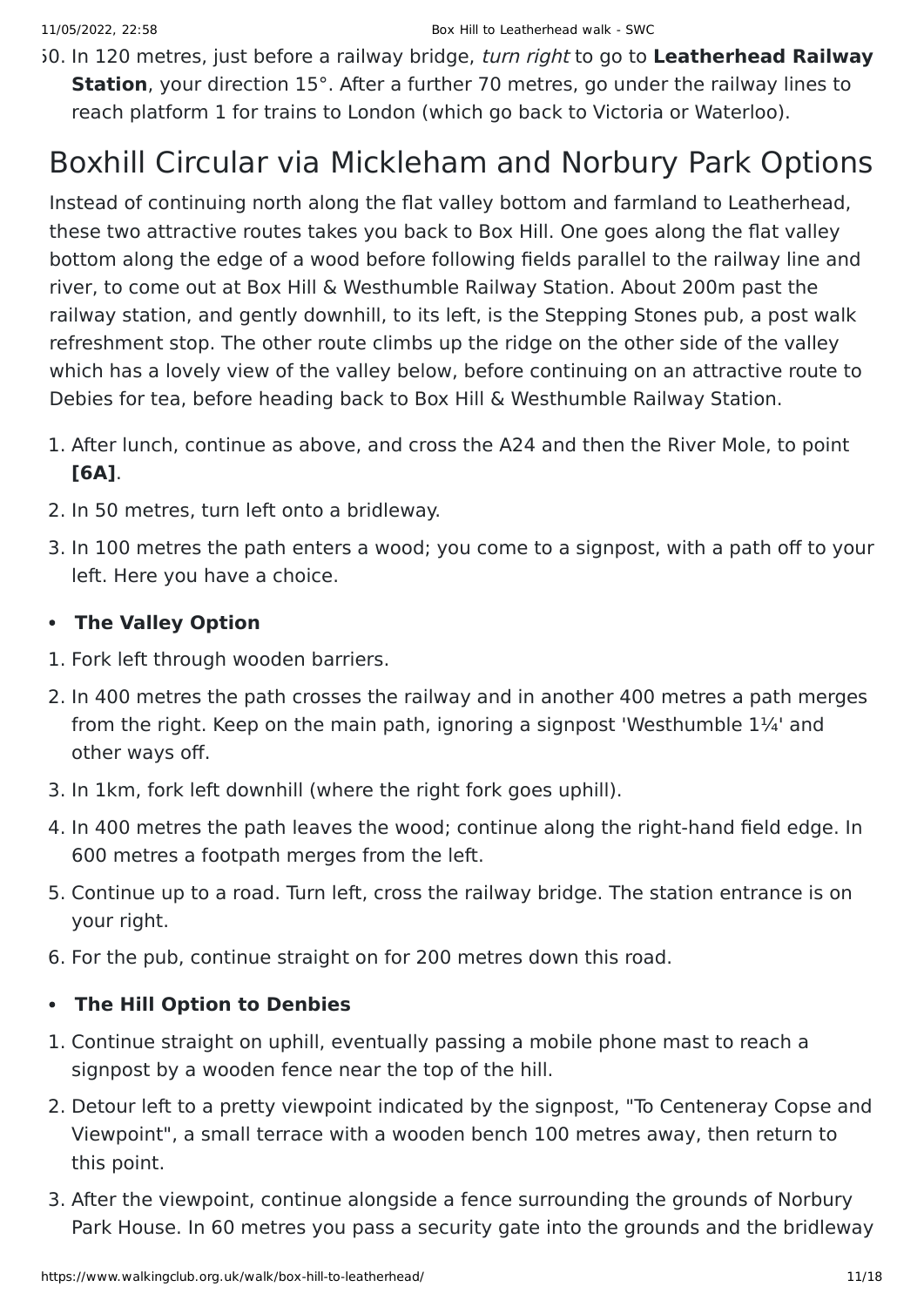turns half-left, downhill.

- 4. In 200 metres you come to a T-junction and *turn left*, now uphill and still alongside the boundary fence. In a further 180 metres you pass another gate into the grounds and the bridleway turns slightly right. In the next 200 metres you keep left at a series of path junctions, eventualy passing Norbury Park Sawmills on the right, still alngside the fence.
- 5. In 350 metres you reach a corner of the grounds. Here, if you wish, you can detour left to another viewing point across the valley to Mickleham and Box Hill. Another grassy path takes you back to rejoin the main bridleway 150 metres further on.
- 6. In 450 metres, just after the path starts to curve downhill, **[!]** there is a broad path forking right (almost straight ahead) which you take. Follow this path, with the wood edge visible at times to your right.
- 7. In 500 metres you come to a small car park and a road. Turn right on this and then in 10 metres **[!]** fork left over a stile into a field.
- 8. In 160 metres, at the bottom of the field, pass through a kissing gate into a wood and take a path that slants left downhill.
- 9. In 120 metres you emerge at the top of a field. Carry on downhill along its left-hand edge.
- 10. In 330 metres exit the field through a gate in its bottom left-hand corner and turn left on a road.
- 11. In 100 metres turn right up a side lane, passing a ruined chapel on your left. Follow this uphill. In 400 metres, after a long gentle climb, the lane swings left with a house soon visible uphill to the right.
- 12. In 130 metres, where the lane turns right to become the driveway to the house, carry straight on up a broad path through woods (There are **bluebell woods** either side of this path in late April and early May).
- 13. In a further 130 metres you come to a junction with a track. Keep straight on here, through a gate, into the **Denbies Wine Estate** . Carry on along the top edge of the vineyard.
- 14. In 170 metres turn left downhill on a track leading to the central building complex of the vineyard.
- 15. In 400 metres you pass these buildings on your left and in a further 120 metres turn left across a grassy area in front of the farm shop, to come to the front of the main building. The entrance is halfway along on the left. Pass through the shop to come to Denbies self-service **Courtyard Restaurant**.
- 16. After tea, come out of the building and turn right. Cross in front of the farm shop and turn right on the track you came down on.
- 17. Just beyond the end of the buildings, at a signposted path junction, take the footpath to the right through the vineyard, ignoring a track to the left.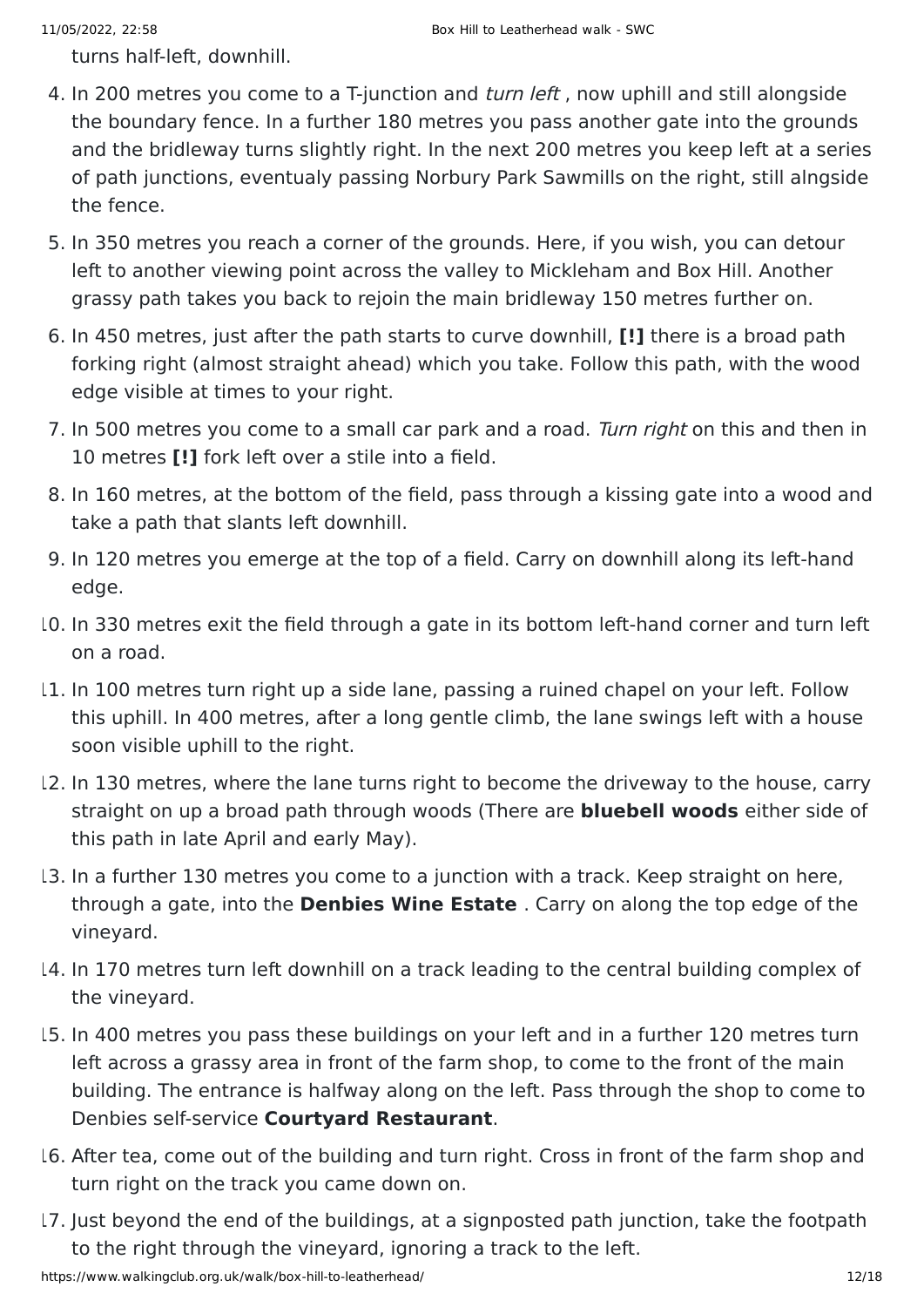- 18. In 280 metres go through a wooden swing gate and in 15 metres cross a broad path the North Downs Way. In a further 15 metres go through a wooden kissing gate and cross a narrow field. In 45 metres go through another wooden kissing gate and continue up a narropw path between garden fences.
- 19. In 200 metres cross a suburban road and carry on up another narrow path betweeen garden fences.
- 20. In 165 metres turn right on a road. In 250 metres cross a bridge over the railway. **Box Hill & Westhumble Railway Station** is on your right.

### Leatherhead to Boxhill (the walk in reverse)

This is the main walk in reverse, with a gentle start and a hilly finish. Lunch is the same, but tea is at the Stepping Stones pub near Boxhill station, or at Denbies, or at Pilgrms Cycles.

**Travel** : take the train nearest to 10-30am from Victoria to Leatherhead.

- 1. Coming off platform 2 at Leatherhead Station, turn down steps out of the station and turn right down Station Approach, your direction 195°.
- 2. In 70 metres, turn left along Randalls Road, your direction 90°. In 120 metres you cross, with care, the main road (Kingston Road) and go up four steps and enter a public garden (**King George V Memorial Gardens**), through brick piers. Head up on one of the tarmac paths to the top right-hand corner of this public garden, where in 130 metres, you turn left.
- 3. Exit the public garden and keep ahead for 15 metres, with a car park on your lefthand side. At a road (Upper Fairfield Road), *turn left*, your direction 50°. In 70 metres, turn right down the narrow Middle Road, your direction 135°.
- 4. In 100 metres cross the busy A 245 road slightly to your left to go down steps to enter the **Swan Shopping Centre**. Keep ahead for 35 metres, then bear left , keeping Sainsbury's on your left-hand side, then ahead, passing on your right-hand side in 20 metres **Costa Coffee**, a possible Elevenses stop. Continue ahead through the Centre, your way ahead becoming Swan Mews, and in 50 metres you exit the upper entrance to the Centre to turn right onto the pedestrianised High Street.
- 5. In 10 metres you pass what used to be Annies on your right (2022 the website reports it as permanently closed ), and in 60 metres **Starbucks** on your left. Continue down the High Street for a further 90 metres, pass some public art and the NatWest bank on your left, to *swing slightly left* into Bridge Street, your direction 255°, passing **Stories Cafe** on your left (another possible Elevenses stop).
- 6. Go down Bridge Street, passing the Running Horse pub on your right-hand side, to go over a mini-roundabout, then over Leatherhead's red brick **Town Bridge** , with its fourteen arches. On the far side of the bridge, at a footpath sign to Norbury Park, turn left on a gravel path beside the River Mole, your direction 145°.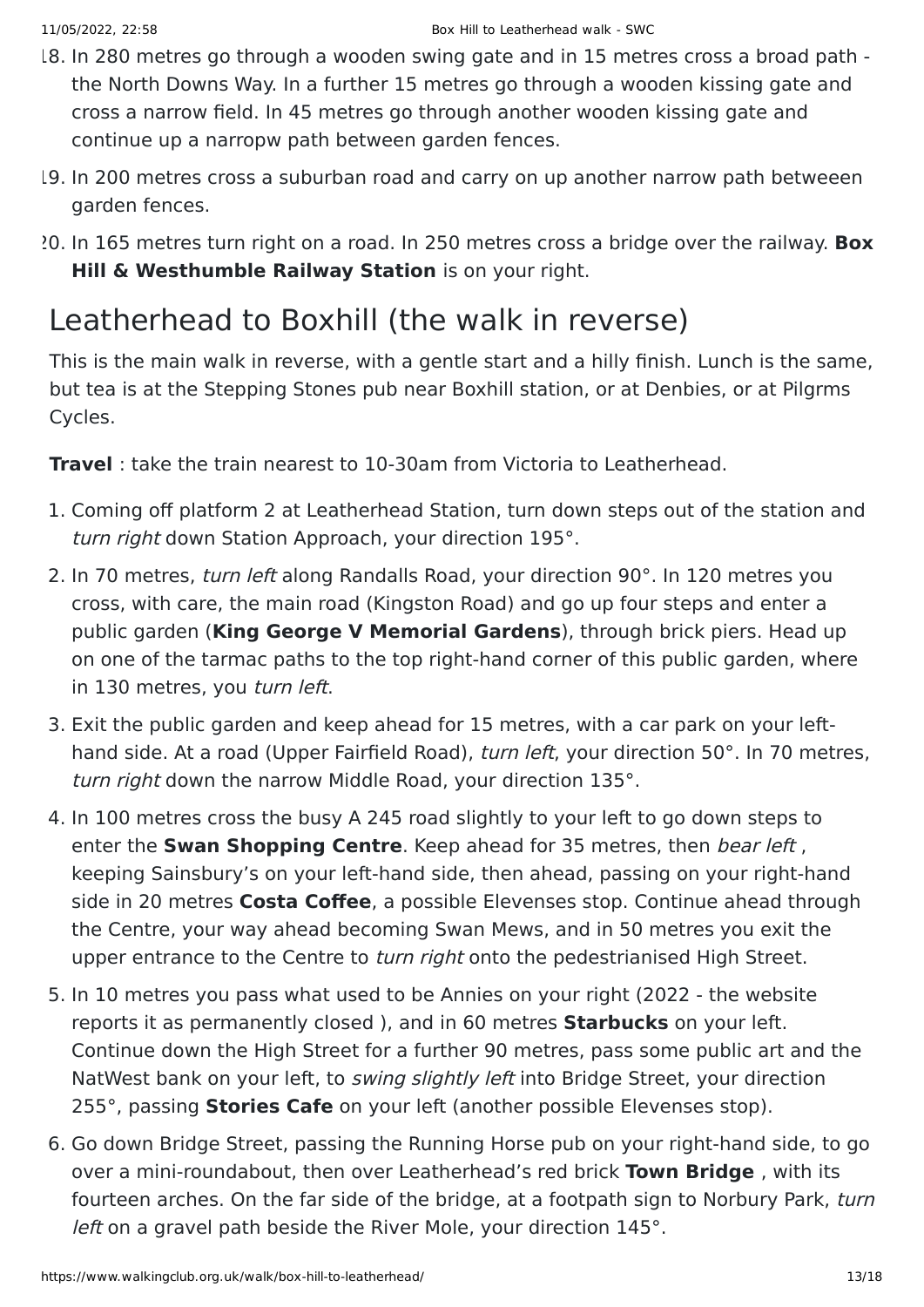- 7. In 120 metres you pass a **River Mole Local Nature Reserve** Notice Board on your left, and in 400 metres, still beside the river, you pass another similar notice board. In 20 metres, go through a wooden barrier and *turn right*, onto a surfaced way, by a three-armed footpath sign, ignoring a bridge over the river 5 metres to your left. In 100 metres you pass the entrance to **Thorncroft Manor** on your right-hand side. The way swings right then left and in 175 metres, by a four-armed footpath sign to Norbury Park, turn left, in 20 metres going through a metal kissing gate with a metal barrier to its right, your direction 160°.
- 8. Proceed along a path by the left-hand edge of a large field (with unkept vines). In 320 metres, having converged again with the River Mole on your left, you pass on your left a metal bridge over the river carrying pipes. In 30 metres *bear left* with the path and in 20 metres go through a wooden kissing gate (with a metal barrier to its lefthand side).
- 9. In 45 metres ignore a path to the right and keep ahead with the river on your lefthand side. 100 metres go under a concrete bridge carrying the A246 **[8]**. In 100 metres you pass another River Mole Local Nature Reserve Notice Board on your right, with a picnic area with benches to its right.
- 10. In 30 metres you pass through a field boundary and *turn left* go through a metal kissing gate, to continue ahead, your direction 160°, now on a grassy path along the left-hand side of a large field with the river down to your left.
- 11. In 400 metres the field ends and you continue ahead, now on an earthen farm road, gently downhill. The railway line at this point is some 75 metres over to your right. In 85 metres go through a wooden kissing gate with a metal fieldgate to its right-hand side (or go through the gate when propped open). The TO Book route now has you turning half-left to head down to the river, where you swing right to walk beside it on a grassy way, before rejoining the farm road later, at point **[7]**, but the simpler route is to stay on the farm road as it heads gently downhill, with woodland on your right, your direction due south.
- 12. In some 240 metres, at the end of this farm road, with a cottage ahead of you, and a metal fieldgate to your right, turn left with the farm road as it heads gently downhill, now in an easterly direction. In some 180 metres you pass point **[7]** on your left as the River Mole joins you from the left.
- 13. Continue down this farm road, your general direction now 120°. You pass stables on your right and in 215 metres, go through a wooden kissing gate to the right of a metal fieldgate and in a further 40 metres, *fork right* onto a concrete-surfaced lane, passing in 50 metres **Norbury Park Farm** on your left-hand side, your direction 165°.
- 14. Proceed down the lane, which eventually swings right then left, in 400 metres **[6A]** to cross a humpback bridge over the **River Mole** to cross, with care, both carriageways and the central reservation of the busy A24 road, slightly to its left. **[!]** Your way ahead depends on which pub in **Mickleham** you plan to take luncheon.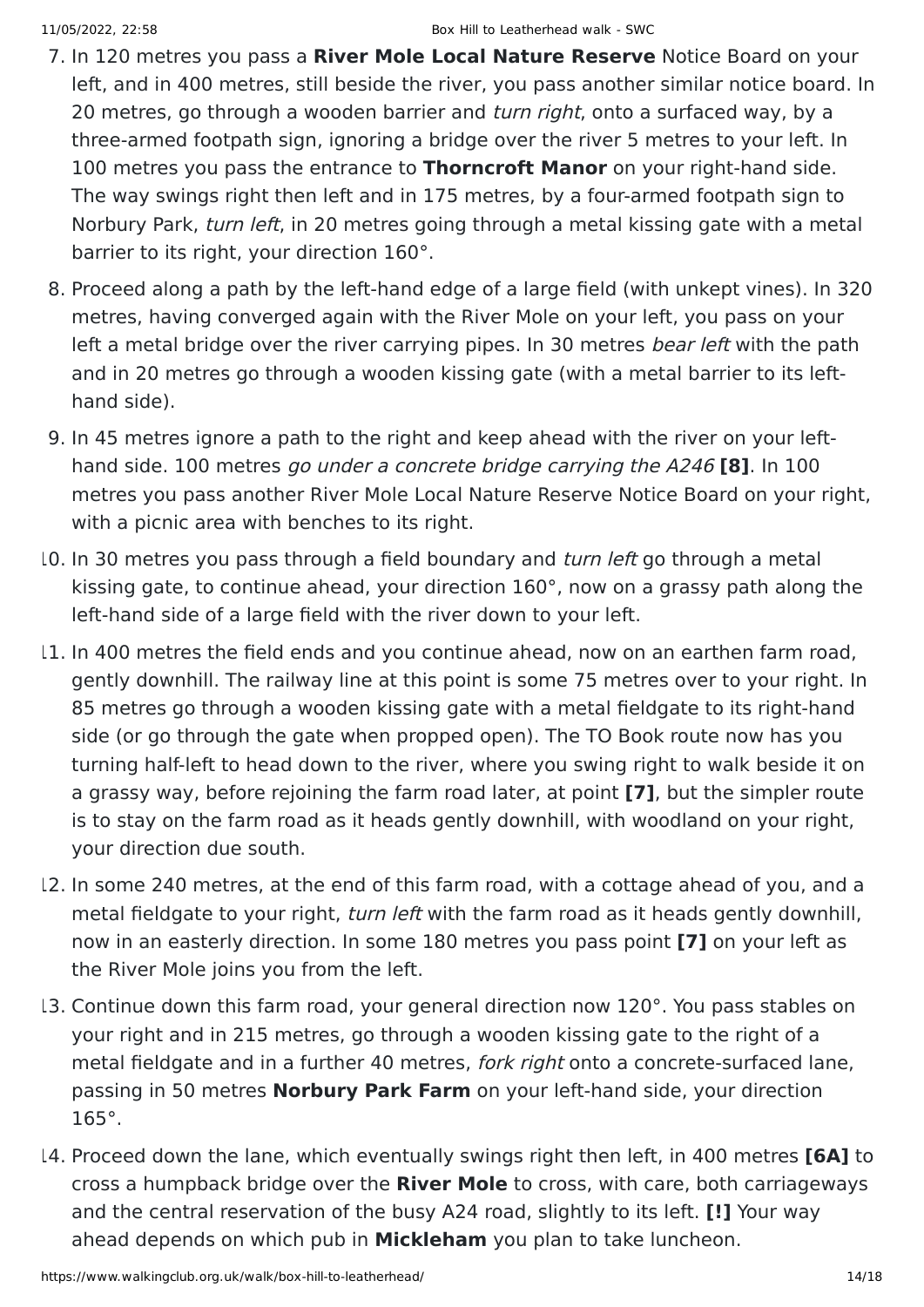- 15. **To go to the King William IV pub** (suitable for small groups): turn left down the A24 for 200 metres. Just before you come to Frascati Restaurant turn right up Bytton Hill for 70 metres until you come to the **King William IV pub** perched on a hill up on your right. Go up steps to the pub's entrance.
- 16. After lunch at the King William, coming out of the entrance, if you wish to visit the church in the village, opposite the Running Horses pub, turn right to continue up the footpath by the side of the pub, your direction 110°, and keep ahead, uphill, for 80 metres until you come to a main path crossing. Here *turn right*, on a bearing due south, now on a level path. In 200 metres ignore a path down to your right. In 70 metres *swing right* with the path, then left, and in 50 metres go through a gate to the right of a metal gate, your direction now 250°, to head down a tarmac road (Dell Close). In 100 metres you pass a village hall on your left-hand side and in a further 125 metres you reach the main road (Old London Road), where you turn left, to join the directions from the Running Horses.
- 17. After lunch at the King William, if you wish to bypass the village and continue on the main walk, coming out of the pub, do not turn right but keep ahead on a woodland path which climbs steadily, then more steeply, uphill, in a south-easterly direction. In 440 metres, at the top of the incline, you come to a major path junction, where you turn right , along a car-wide bridleway, your direction south-west. In 350 metres you come down to a junction, with a National Trust Mickleham Downs sign on your lefthand side **[6]**. Here turn left to join the route from the Running Horses.
- 18. **To go to the Running Horses pub**: having crossed over the A24, keep ahead, uphill, along the Old London Road, in 100 metres passing Box Hill School on your right-hand side. In a further 100 metres you come to **The Running Horses pub** on your right-hand side, with **St. Michael & All Angels Church** opposite.
- 19. Coming out of the pub, cross over the road and enter the churchyard through a gate: the church's entrance is opposite. Coming out of the church, take either path along its side, to exit the churchyard near its south-eastern corner (from the front of the church, its top right-hand corner) to go through a gate. Turn left up a gravel driveway and in 120 metres, cross a stile to the right of the driveway, to keep ahead, now uphill, along a path, your direction 70°. In 80 metres you pass a tennis court on your left-hand side, and in a further 110 metres, uphill, where the path forks, take the right-hand fork, by a footpath post, your direction east. The path becomes much steeper and in 150 metres you come to a car-wide bridleway crossing **[6]** .
- 20. Cross straight over, with a **Box Hill Estate Notice Board** on your left, and in 200 metres, at a path junction and by a footpath post, *turn right*, gently downhill on a bearing due south. In 8 metres, by post No 6, keep ahead (slightly right). In 45 metres, with the remains of a fence's metal cornerpost on your left, turn right, your bearing now 225°,through woods. In 45 metres you come out into the open onto a path, with a bench on your right-hand side, and with post No 5 on your left. Keep ahead, slightly right, down the path.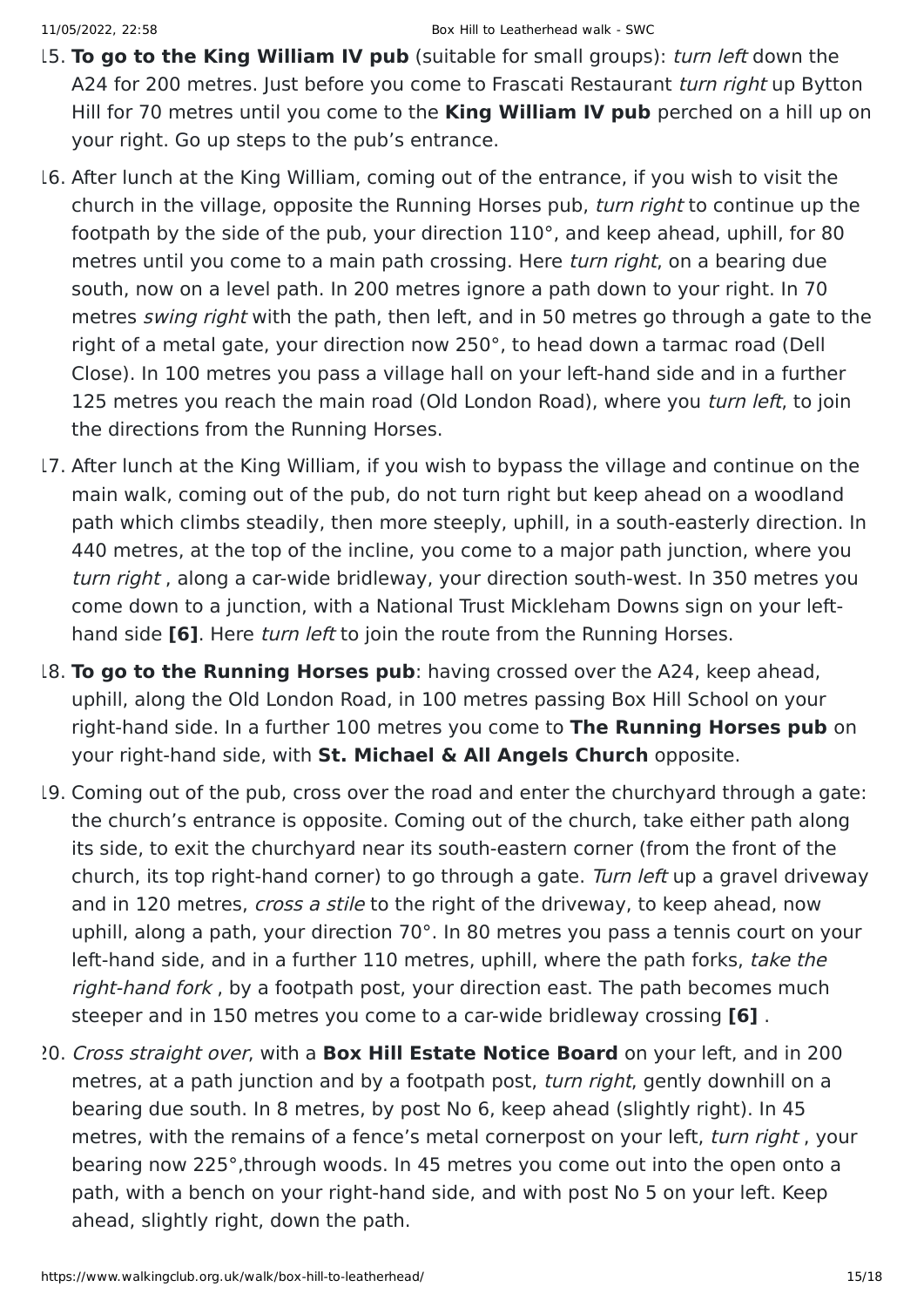- 21. In 150 metres the path descends to steps to go down, very steeply, **White Hill** . Follow the long flight of steps downhill, taking care in slippery conditions, until you come to the bottom, to cross Headley Road **[5]** and enter White Hill car park directly ahead.
- 22. Walk through this small car parking area and 15 metres beyond it you pass a Box Hill Notice Board. In a further 30 metres you pass a National Trust Donation cairn on your left, with a three-way footpath sign and a wooden kissing gate, next to a metal fieldgate, on your left-hand side.
- 23. **[!]** Here the Book's directions (when reversed) take you up **Juniper Bottom (Happy Valley)** by keeping ahead along the track, for some 1.2 kilometres, gradually ascending through the valley. But a more enjoyable route with nice views (over your shoulder) is to go up **Juniper Top** directions as follows.
- 24. Turn left off the track through the wooden kissing gate onto an earth and stony path, uphill, close to the field edge on your left. In 100 metres ignore a path to the left. The path now becomes a grassy path as you continue ahead, soon becoming a broad grassy way, your bearing 130°, and you start to ascend along the ridge of Juniper Top. Stop from time to time to enjoy the views behind you: there are two benches en route for those in need of a rest. After 500 metres of steady ascent, bear right to head for the wooden gate in the top right-hand corner of this field.
- 25. Go through this wooden gate to the left of a metal fieldgate, and keep ahead along a gravel and earth track, gently uphill, your initial direction 145°, ignoring all ways off. In 800 metres **[!]** you bear left at a path junction and you come to a four-way path junction (with another four-way junction 15 metres below on your right). Here turn left, your direction 100°.
- 26. Keep to this broad path, gently uphill, ignoring all ways off, through a wood (**Ashurst Rough**) then along its left-hand edge near residential property, for 400 metres, coming out onto road by a bridleway sign. Here turn left for 20 metres, then cross the road to enter the **Smith and Western** bar and grill's car park **[4]** . Walk through the car park, with the bar on your left, and **[!]** take the footpath in the right-hand corner, passing a low pipe barrier, your direction 250°.
- 27. Bear right down this path for 40 metres to reach a path crossing. Turn right, to go up four steps. In 30 metres go down five steps then up four steps on the other side, to a path junction by a footpath sign with a North Downs Way acorn sign. Turn left, your direction 245°. Ignore ways off as you follow acorn signs through woodland and in 230 metres go through a wooden swing gate. In 110 metres go through another. Keep ahead, following acorn signs, and ignore all ways off.
- 28. In 225 metres *bear left* with the path (there is a car park and a road on your righthand side), your direction 225°. In 110 metres, the path descends to a path T-junction with a multi-branch oak tree opposite **[!]**. Here fork right, your direction due west.
- 29. In 65 metres you pass a trig station to your right and a **stone memorial and lookout point [3]** to **Leopold Salomons** of Norbury Park, who gave Box Hill to the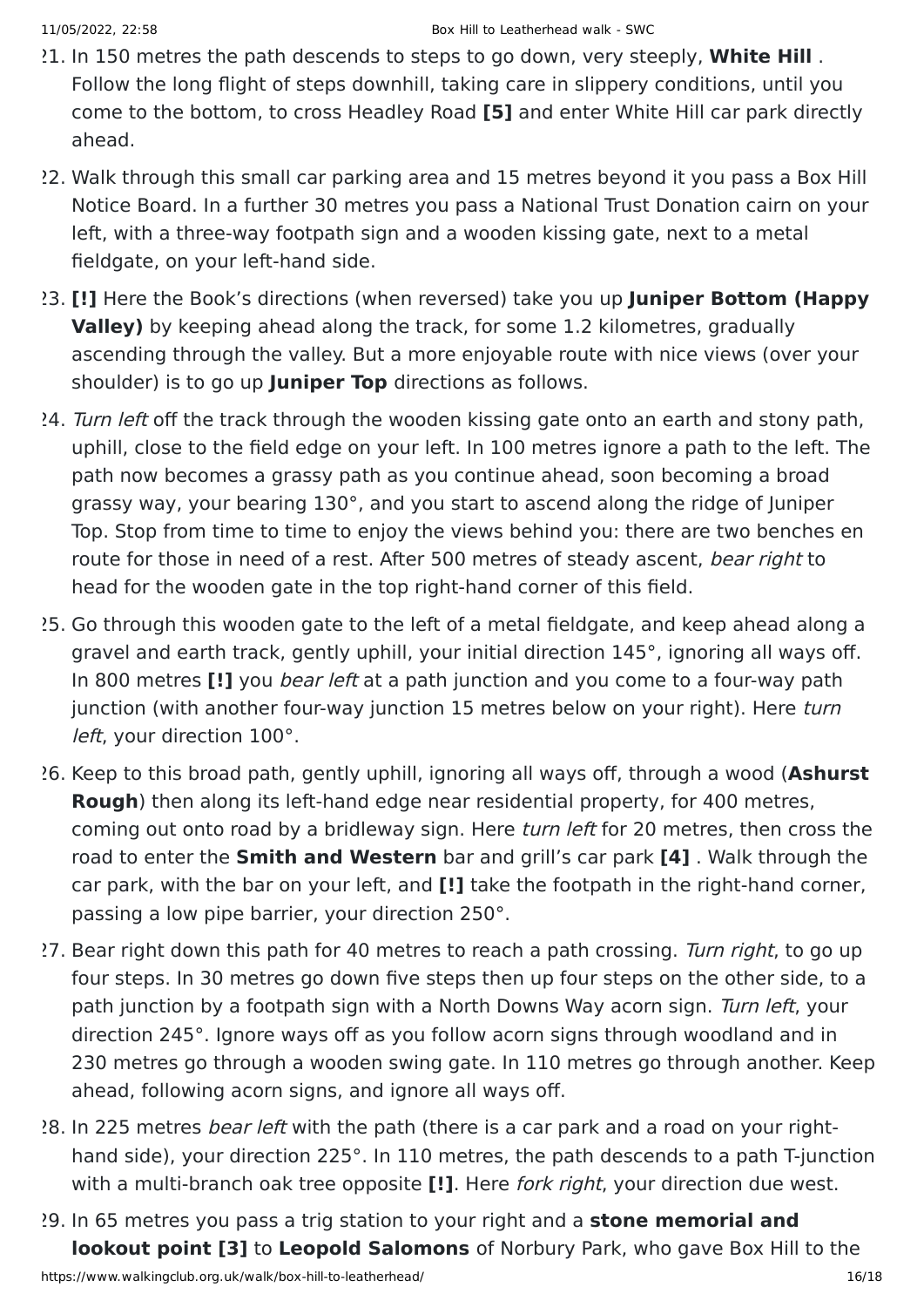nation in 1914. Keep ahead along this gravel ridge path, gently downhill, enjoying the fine views to your left over Dorking and the Mole Valley. In 225 metres at a path junction, **[!]** follow the acorn signs to the left, your direction 270°, to start the steep descent off Box Hill.

- 30. Go down six flights of steps, steeply, taking care in slippery conditions, following acorn signs on the way down. Ignore a path off to the left at the bottom of the fifth flight.
- 31. Near the bottom, at the end of the sixth flight, ignore a path to your left and bear right , your direction now 300°. In 70 metres go down a seventh (and final) flight of steps. In 60 metres you come to a path junction, where you take the left hand branch, straight ahead, to follow the path to the stepping stones. 120 metres you come to the banks of the **River Mole**, to the **Stepping Stones** . (**[!]** If the river is in spate and the stepping stones are under water, making it unsafe to cross them, return to the path junction 120 metres back and take the path on your right to the footbridge, along the bank of the river for 150 metres to *turn left* over the footbridge, then on its far side *turn left* again to follow the path through woodland to rejoin the main walk directions in the car park).
- 32. If safe, cross the stepping stones and in 100 metres go through a car park to come out on to the A24 road.
- 33. Cross both carriageways and the central reservation of this busy road with care, slightly to your left. Take the signposted North Downs Way ahead, a surfaced lane, in 15 metres going through a metal gate in the left-hand side of an estate gateway.
- 34. Continue up this lane, gently uphill and in 150 metres go under a railway bridge and in 65 metres the surfaced lane becomes a car-wide track. Go through a wooden swing gate to the right of a wooden farm gate. Continue along the lane, still gently uphill, and in 300 metres **[!]** you come to a main path junction with a four-armed footpath sign on your right. **For those going to tea at Denbies**.
- 35. Turn left, and in 15 metres go through a wooden swing gate, to keep ahead along a path between vines, your direction 170°. In 280 metres, where this path meets a main access road, turn left to **Denbies Visitor Centre and Restaurant** . After tea, retrace your steps to the main path junction.
- 36. Back at the path junction, turn right and in 15 metres go through a wooden kissing gate. Cross a narrow field and go through another wooden kissing gate in 50 metres. Keep ahead down a narrow path between a hedge and fence, and in 200 metres you cross an unmade road, to continue on a path immediately ahead, between fences, your direction 40°.
- 37. In 165 metres you come out onto a main road (Chapel Lane), where you turn right. In 25 metres you pass Pilgrims Way on your right-hand side and soon after take the surfaced footpath on your right, which runs parallel to the main road, to rejoin the road in 115 metres.